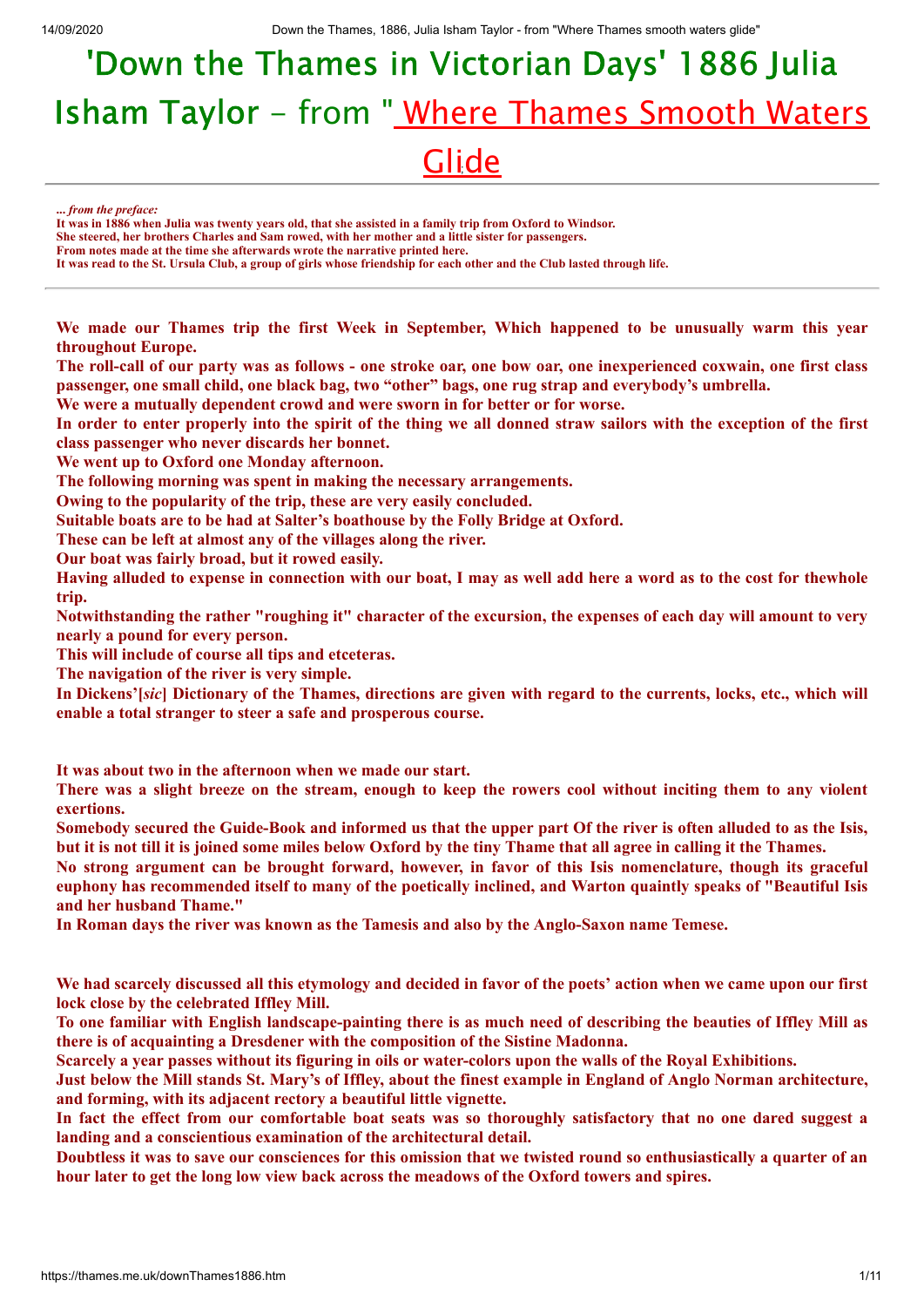At Sandford lock we were ordered to disembark, for the member of the party "who had been there before" said **we "must see Sandford church".**

**He obligingly offered to lounge by the river and watch the boat during our absence.**

He pointed out the way and we started up the very English road, with its slightly jagged hedges broken at intervals **by a rich old tree.**

**I had a feeling of trespassing that almost amounted to sneakiness.**

What business had we Americans running over a country that did not belong to us, in this free and easy back-door **manner!**

We stopped before a cottage to make sure of our way and it seemed as though we ought to explain our position to **the tidy pleasant-voiced woman who answered our inquiries.**

It certainly was not fair and square in us to talk to a contented cottager beneath the very shadow of her genuine **thatched roof, as if that were the kind of thing we had been used to from infancy.**

**Before I had settled the ethics of the situation we reached the church.**

It was a low, dark grey stone structure considerably overgrown with ivy and what we call "Virginia Creeper." **Above the porch the latter vine partly concealed an inscription.**

**The leaves were beginning to don those warm colors so dear to American hearts.**

We pushed the long sprays aside and as though to make us feel still more at home, the graven letters read:

Condidit me Eliza Isham, Anno Gratiae 1652 Porticus Patronae Thanks to thy charitie religiose dame Wch. found me olde and made me new againe

We may be in the direct line of descent from the generous Eliza or she may he a very distant twig upon the family **tree, but 1n any case she calls forth my curious imagination.**

That she had money is apparent, but whether she was a strongminded female with an intelligent interest in **ecclesiastical architecture or a weak-minded spinster devoted to church embroidery, will never appear.**

Looking toward the river from the church vard, the land sloped gently away and in the slight hollow lay a goodly **collection of barns and haystacks encompassing an ancient farm house.**

The farmyard where for 300 years the robust rites and ceremonies of Old English economy had been celebrated, **was sheltered with becoming dignity by a few grand, veteran oaks.**

**Once more upon the river we approached the large Park surrounding Nuneham Courtney, the seat of the Harcourt family.**

**As soon as the house itself appeared, discussion arose and raged in our boat.**

Nuneham Courtney may be taken as a fair example of an old English place, the superiority and beauties of Which **English fiction has ever delighted to honor.**

The Park in this particular instance consists simply of a good many acres fairly covered with rather fine trees.

**The house is a stucco color, but we could not see of what it was built.**

It was plain in form to a degree almost justifying the assertion of one of our disputants that it looked like a **factory..**

It was placed upon a terrace and opened at one end upon a formal garden such as the pomposity of the last **century deemed befittingly impressive.**

**Below the terrace stretched what in downright American, I must call a field sprinkled with handsome Oaks.**

A fine lot of cattle were strung more or less effectively over this space and the bank of the river was edged with **rushes knee-deep amongst which some of the cows had chosen to meditate.**

Now, leaving out all the historical and literary associations of the house - and they are decidedly entertaining by the way, - not taking its library or ancestral gallery into account, considering it in short only from the outside, our Stroke Oar rose to insist that Nuneham Courtney was not what in America would be called a fine Country place. **The building could not be compared with hundreds of those at home.**

**Architecturally it had not a beauty.**

**Then take the grounds.**

Of lawn, ancestral, blue-blooded lawn on which so much stress is laid, there was really but very little, just around **the house.**

And as for the Park, more care and money would be lavished on two acres at Newport, than had ever entered into **the philosophy of Nuneham's sturdy oaks.**

**In America the Park would never have enjoyed any higher title than "the woods".**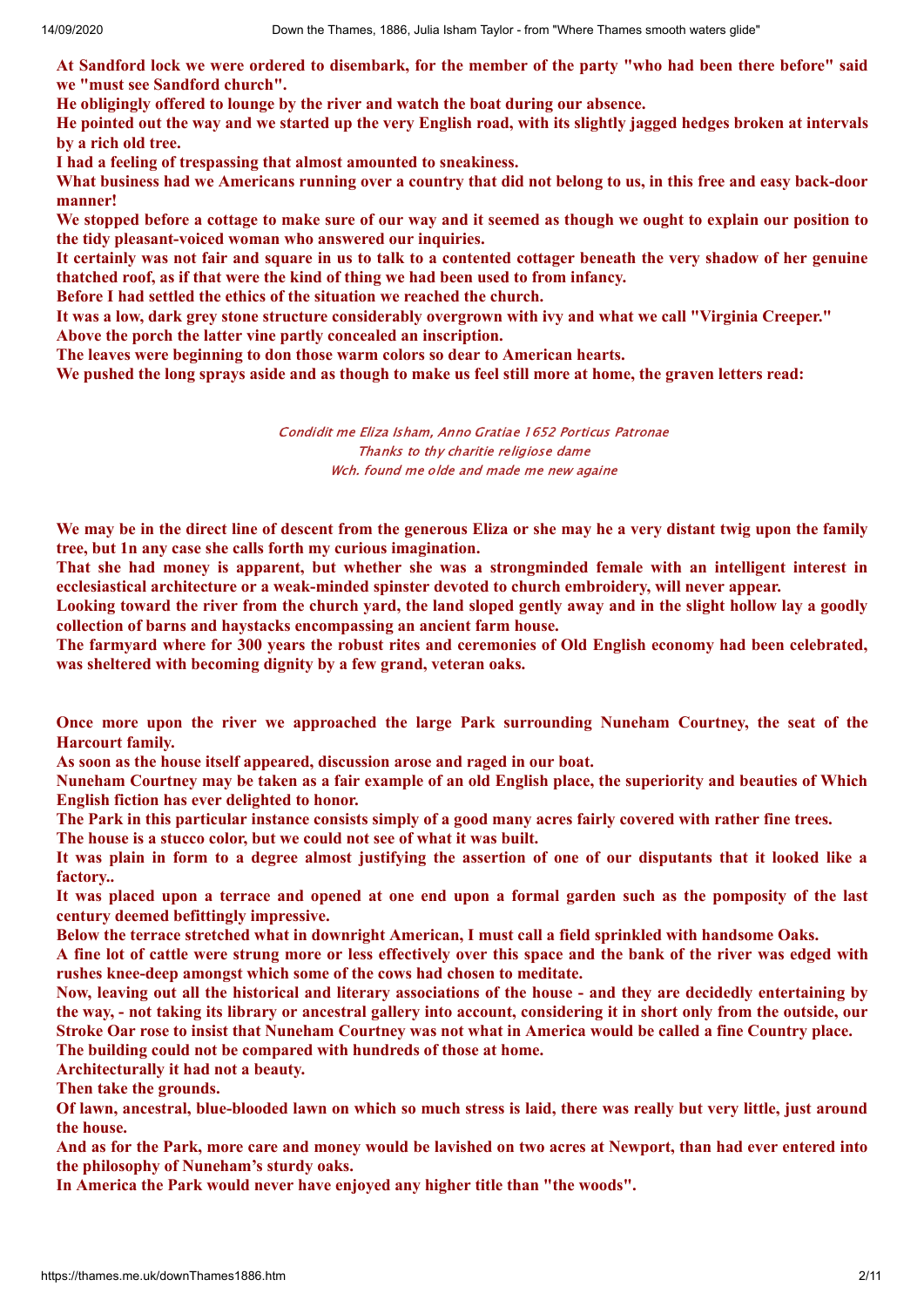This and much more the Stroke Oar argued before us and not one word could we gainsay, yet we knew we would like nothing better than to live in a duplicate Nuneham Courtney, while it was the realization of a cherished ideal **for the Stroke.**

**It looked so dignifiedly individual and yet like such a thoroughly comfortable home.**

**The plainness of the house was not ugliness but rather a gentlemanly reserve, a well-bred reticence about attracting attention.**

And as for the Park one could gallop through it on a splendid horse unmindful of its lack of landscape gardening.

The present owner is very kind about permitting the public to enjoy his land, and it has become a favorite picnic **resort.**

A little below the house there is an island in the river connecting by a light rustic bridge with the right bank.

**There is a charming cottage here which guards the landing place for the excursionists.**

**We found a pleasure party just preparing to leave.**

**The scene was one of the prettiest imaginable.**

**It was almost sunset and the atmosphere was thickening with the rich incense light.**

The foliages of the wooded island and upon the right bank were as freshly luxuriant as in June and the polished green of the ivy over the cottage and the dull smoothness of the lawn showed off to perfection the white flannels **and brilliant jackets of the young men.**

There was some laughing and a calling to and fro, the voices all as pleasantly toned as the waning light.

**Two girls had taken a few steps on the bridge and stood half leaning on the rail.**

**Their figures were strikingly graceful.**

One was in white, the other in pink: the simplicity of line and color in the dresses making an excellent effect.

I know I shall see that rustic bridge With its pretty spring and those two handsome girls a little toward one end of **it, - bright silhouettes of color against a lovely green as long as I remember '86 [1886].**

The sunset was almost cloudless. Broad washes of mellow coloring crept up in the sky, greved on their edge and **slowly sank before the dusk.**

**The closing scene for the day was heartily applauded.**

It included the round stone arches of Abingdon bridge, half in shade and half in light, with a few trees and a **church tower rising behind and the well diversified roofs of Abingdon itself to the left.**

**The composition of the whole was beyond criticism.**

How different was all this from a small town at home where the picturesque is so lamentably coy that only the **most persistent artist can coax her to reveal herself.**

**In the Old World she greets one effusively at every turn.**

**Every arrangement would look well in a frame.**

We left our boat at the Nag's Head landing place and inquired the way to the "Crown and Thistle".

**It was only a step.**

The Inn was built plumb on the street and we entered under a passage way into a small cobble-paved courtyard **much enlivened with red geraniums and nasturtiums in full bloom.**

**This display against the dull yellow walls was truly commendable.**

I caught sight of an individual whom I recognized at once as a stable-boy though I could not remember having **encountered this literary "supe" in the flesh before.**

I suppose Dickens is responsible for the idiotic pleasure with which we greet these degenerate institutions and **customs of English life.**

**My attention was diverted by the landlady.**

She stood in the door of her little room opening on the passage way and wanted to know what we would have for **dinner.**

She was old and large, dressed in dowdy black with a good deal of white lace and a gold chain about her neck.

**On her head was the inevitable cap, rather more elaborate and less fresh than could be desired.**

**By her side stood her daughter, thin, with sandy hair and large features.**

Her black dress was neat and trim, and as they stood together the two were quite typical of the new and old order **of things in innkeeping.**

The old lady asked if we would have fowl or cutlets or a good duck that had just come in.

**Nothing is ever ready at an English tavern.**

**The dinner has to be ordered at least an hour beforehand.**

On going up stairs to our rooms we found the hallway very dark and narrow with little falls and rises in **unexpected places.**

**The rooms were clean however and the allowance of hot water generous.**

**The time until dinner was spent walking about the town.**

**The market place had a large porticoed building on one side giving it quite an air.**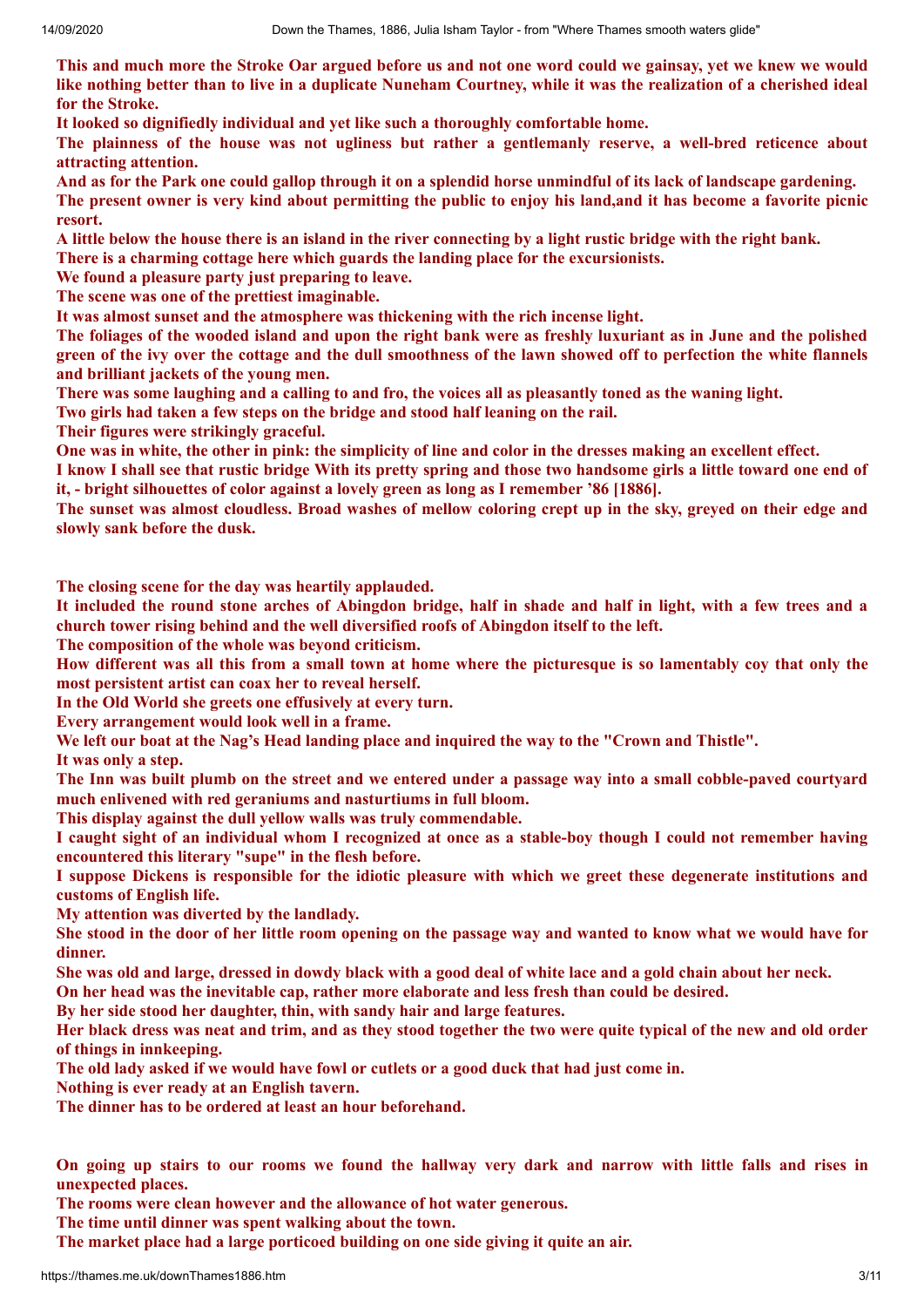**The little shops were old and irregular in build.**

The principal interest of the town centres around the remains of a great Abbey supposed to have been founded in **the 7th Century.**

By the time of the Doomsday Book it had reached that happy condition of being which in an individual would be **described as "fair, fat and forty".**

The gateway tower is its best preserved ruin and though blackened and defaced its ornamentation still retains that **expression of jolly amiability which warms one's heart towards all the early Gothic.**

Lusty masses of ivy and the growing darkness prevented our getting any very clear idea of the other remains.

Returning to the Coffee Room of the "Crown and Thistle" we found dinner was not yet forthcoming though it was **past eight o'clock.**

**I tried to divert my feelings by looking at everything the room contained.**

There were four old colored prints on the walls depicting a stage coach at different hours during the day.

The colors were soft and truthful while the subject was so well treated that I began to covet the series.

**One called "Waking up" rendered capitally the grey chilliness of a discouraging November sunrise and the wretchedly unsatisfactory attitudes of people who have been trying to sleep in a sitting posture.**

**I actually began to feel cramped and hungry for breakfast.**

**This last sensation was not at all imaginary.**

It also existed in each member of the Party and an opinion prevailed that 8:30 was a rather unnecessarily **fashionable hour for dinner.**

**We met round the breakfast table the next morning with the best of weather and spirits.**

**Even the eexecrable coffe could be drunk under such circumstances.**

While the boat was made ready I walked round to a little shop, noted the night before, where fruit and vegetables **were displayed.**

**The difficulty of procuring fruit always bothered us.**

Plums seemed more plenty than anything else, but good ones, even in the midst of the season, cost from a penny to **tu'pence a piece.**

I bought my green gages of a well-mannered woman and while she twisted up the end of my paper bag a servant **girl came to the door.**

**"No I haven't any this morning - tell the Doctor , they're all gone," called the woman.**

**Then turning to me she continued "I know What she wants.**

**The Doctor is so fond of tomatoes.**

**He wants his salad every morning for breakfast.**

**He thinks they're very healthy.**

**It's wonderful how the Doctor has been recommending tomatoes lately."**

She bade me a cheery good morning and somehow I remember our little interview and the Doctor's predilection **for tomatoes with much pleasure.**

The banks of the river are low for some distance beyond Abingdon and the character of the views remains the same, very slight hills, clumps of vigorous trees or single ones at irregular distances, alone break the sky line.

It is this gentle flatness without hardness or a depressing effect which is so pleasingly typical of many of the **English counties.**

**In France and Germany the lines of the landscape are clearer and harder the trees more stiff.**

I think these sterner lines make one realize on the continent the dreariness and inexorable labor of the peasant's **life.**

As they bend over the furrows in their patiently tilled fields the compact lines of earth and sky meeting about them **threaten to crush such puny inequalities to the ground.**

**In England on the contrary, life in the open air wears a mild almost idyllic aspect.**

One feels sure that the hedges will hold up the sky and allow the people to walk along comfortably without **bending their heads.**

**How much of England's character and history those hedges illustrate!**

There is Dr. Holmes autocratic comparison "In England" he said "you have hedges; at home we have wire fences.

**They don't show so much but they keep people apart just as effectually."**

**There is a whole volume of Republican sociology with the remark.**

**Have we anything, though, in this new world so delightful to the eye as the rural English bridges?** I can think of nothing to compare with those low reposeful arches of dark moss-smeared stone rising from the

**shallow meadow streams, their every line in rhythm with the sluggard water and the placid fields. They are the very epitome of English pastoral.**

**The whole distance by river from Oxford to London Bridge is one hundred and eleven miles.**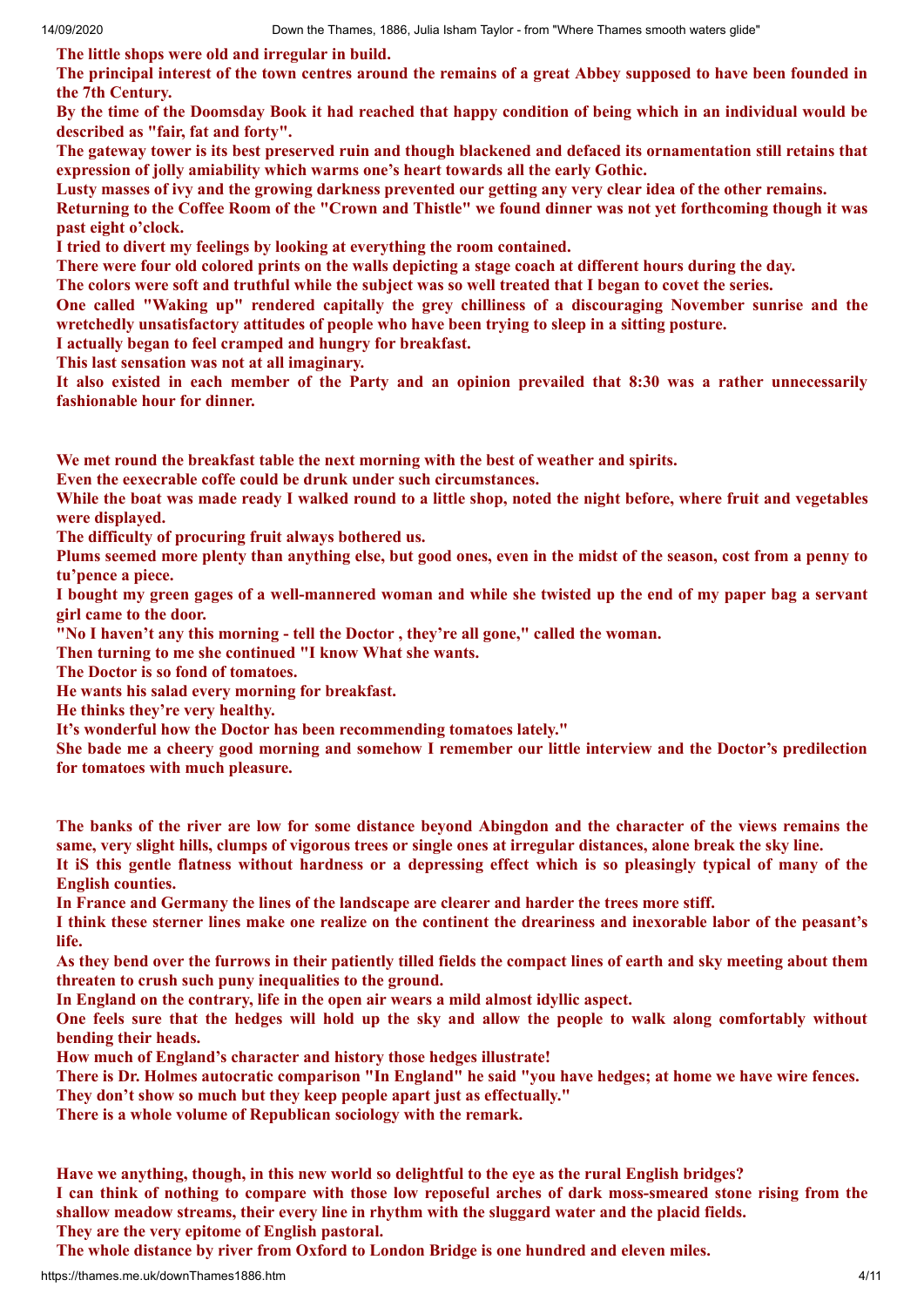14/09/2020 Down the Thames, 1886, Julia Isham Taylor - from "Where Thames smooth waters glide"

**We had made about eight miles Tuesday afternoon and determined to allow sixteen for Wednesday morning's work.**

**This would take us through four locks and bring us to Wallingford for luncheon.**

**Locking is a truly diverting pastime.**

I think with the exception of those we passed the first day, that we always had the company of other boats going **through the looks.**

**The keepers live in storybook cottages close by the gates.**

Every one of them has a more or less immaculate little garden extending along one or both sides of the lock.

**Every plant seemed blooming at this season and the flowers Verged upon riotousness in their profusion and colorings.**

The keepers are justly proud of these displays and several have a local reputation for the taste of their decorations. **This is only one instance of the universal love and care shown by the poor for flowers.**

On approaching the look, if they do not find it open the boaters raise the cry of Lock! Lock!

There is a general scrambling round after the boat hooks (which are also paddles) with which the boat is carefully **guided within the gates.**

Some restless passenger generally prefers to get out and try the bank for a while until his party are through.

While within the look all conversation in different boats can be heard, and we listened to a good deal of genial **though not exactly airy British chaff.**

**As the water runs out before one sinks beyond his reach, the keeper hastens to collect his toll.**

You give him 3<sup>d</sup> for a four oared boat and he returns you a tiny colored slip of paper.

**There is a sign board by every lock bearing its name and the distances from London and Oxford.**

**A keeper's life must be rather trying.**

**He can be called out at any moment of the night or day to pass a boat.**

In the winter there is probably very little to be done, but in the summer boats are continually going through - the **evening parties sometimes keeping out till after midnight.**

**Further down the river the locks increased in liveliness.**

Small boys appeared selling fruit and at one place the Keeper's whole family were engaged in a flourishing trade **in green gages and pears.**

**At Wallingford we went to "The Four Arms".**

**We were allowed to wander in and take possession of the Coffee-Room unquestioned.**

**The eternal cold meats were on the sideboard flanked by the large yellow triangle of cheese.**

**Pickles and a pale crusted half cut up ball of bread were stranded.**

**We rang for plates and helped ourselves.**

We may all live to see immense changes in England, but while the solar system lasts these clammy luncheons will **endure.**

**Since '83 [1883] jams and marmalade seem to have invaded the inns and hotels.**

They almost invariably are served you for breakfast, and if left upon the table will be allowed to mitigate the **rigors of the nation at luncheon.**

The church of St. Peters at Wallingford contains the bones of Sir William Blackstone who was burled there in **1780.**

An unkind tradition accuses Sir William of the design and erection of St. Peters' fearfully mean looking spire, but **we made it a point to be generously skeptical about this legend.**

**A previous acquaintance with Justice Blackstone's writings enabled our rowers to derive much cheerful satisfaction from the sight of his last resting place.**

I could not share these emotions but my remembrance of the quaint rhymes in the 400 Points of Good Husbandry **was green enough to make me gratefully welcome a few traces of old Tusser.**

He was reported by the guide book to have been educated at Wallingford and after arriving at vears of discretion, **he thus frankly wrote of it.**

> Oh painful time for every crime What X X X X hellish tales What robes now bare, what colledge fare What bread now stale, what pennie ale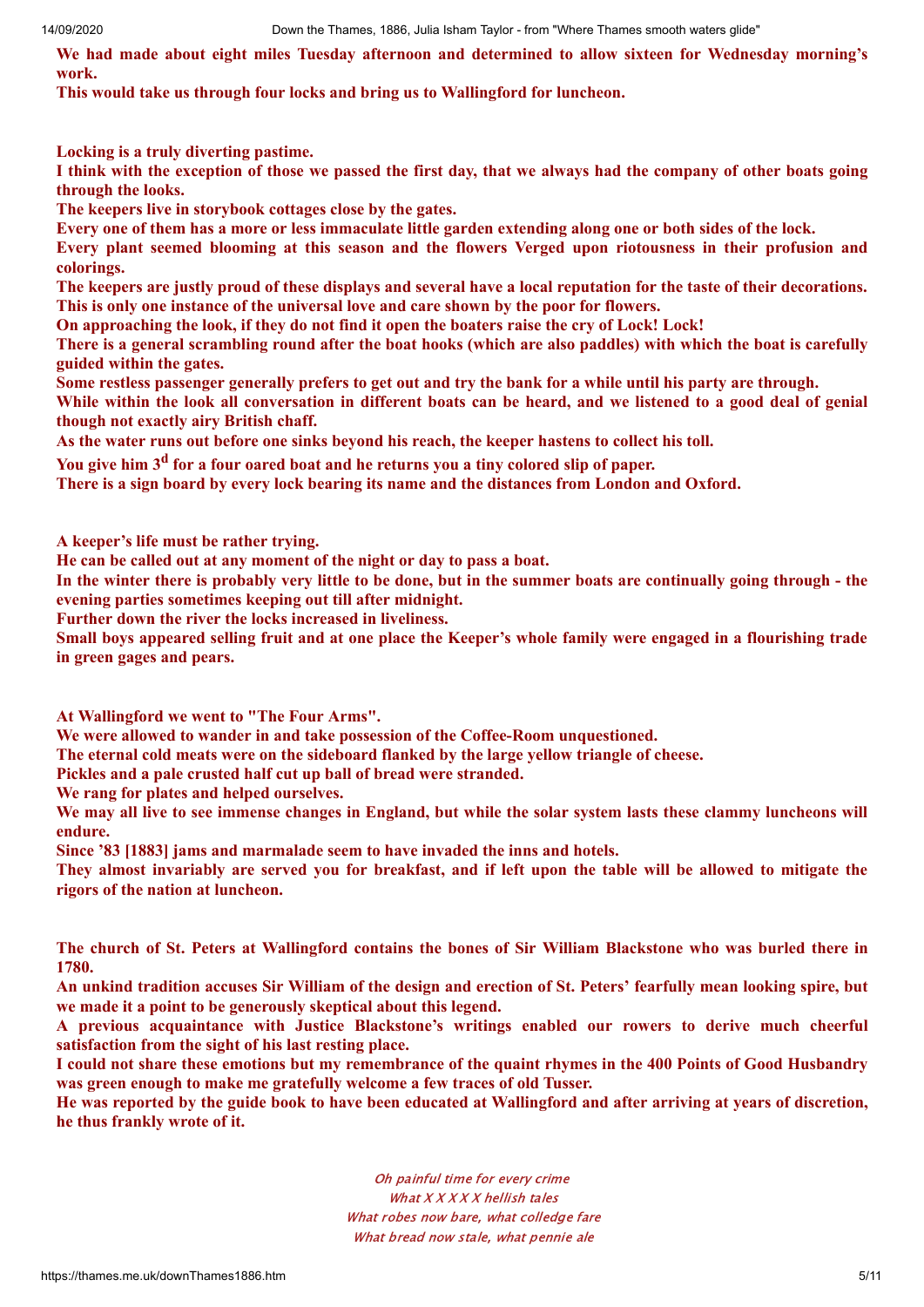14/09/2020 Down the Thames, 1886, Julia Isham Taylor - from "Where Thames smooth waters glide"

Then VVallingford how wert thou abhor'd Of sillie boies.

[ What Thomas Tusser actually wrote and published in 1557 was:

O painful time for every crime! What touzed ears, like baited bears! What bobbed lips, what jerks, what nips! What hellish toys! What robes how bare, what college fare What bread how stale, what penny ale Then VVallingford, how wert thou abhor'd Of seely boys! ]

**All the beauties of a perfect summer's afternoon were lavished upon us between Wallingford and Streatley.**

**There was scarcely any rowing done and we drifted with the lazy current past several charming places.**

I saw a number of boats hugging the banks or resting blissfully half screened beneath the shade of overhanging **trees.**

**The light boating apparel of the youth and his companion always betrayed these retirements.**

**It is not necessary, I presume, to add that the number of companions was strictly limited to one.**

**They and their pretty poses were thoroughly in keeping with the day.**

The whole thing was such a correct reproduction of the average English novel that the boatload of American **spectators brimmed with approval.**

About five o'clock some one proposed landing for an hour or so to try how we would look sitting on the bank. The boat was pulled up under some Pollards fringing the shore and we lounged in the long soft grass and took **turns in reading aloud "the adventures of Mrs. Aleshine and Mrs. Lecks".**

**[** *"The Casting Away of Mrs. Lecks and Mrs. [Aleshine"](http://www.gutenberg.org/files/35570/35570-h/35570-h.htm) by Frank Stockton was published in 1886.* **]**

**Several boats passed that were towing.**

They seem to tow a great deal, particularly going up stream, and it affords a welcome change from constant **rowing.**

**Over the good level tow-path it seems no effort to pull a small boat briskly along.**

I remember a large white boat that passed us one day drawn by a team of hearty boys and containing three most **effective young girls and a twanging banjo.**

**We timed ourselves to reach Streatley at sunset.**

**The low rustic building of the Swan Inn appealed to our artistics as we landed at its wharf.**

The Swan is one of the most popular houses on the river and its rooms are often engaged ahead for weeks at a **time.**

**But thewherefore of this state of affairs none of us could divine.**

**The interior is extremely old, rickety and stuffy.**

**The upper floor carries the eccentricities of age decidedly too far.**

**The Coffee Room is small and very low.**

**Midges swarmed upon its whitewashed rafters, and succeeded in sticking to everything we ate.**

Bassanio's words apply too truly to the saucer-like roses that clamber over the entire facade, and the other **delusive attractions of the Swan's exterior.**

**They are indeed "But the beauteous scarf veiling an Indian".**

A pert maid in a mussy pink calico managed to bring in our dinner between distracting summons of the bell-rope **from various quarters of the house.**

**Thursday morning was cold, grey and rainy.**

The water fell in that even business-like way which denotes that it has the whole day before it and therefore will **not hurry about getting down.**

We wiled away as much time as possible over breakfast, and then for two hours restlessly watched the sullen mist **outside.**

**Finally it did lighten somewhat.**

**The rain wavered into a drizzle and we concluded to start on.**

**A rubber sheet and one rubber coat went far toward making us comfortable in the boat.**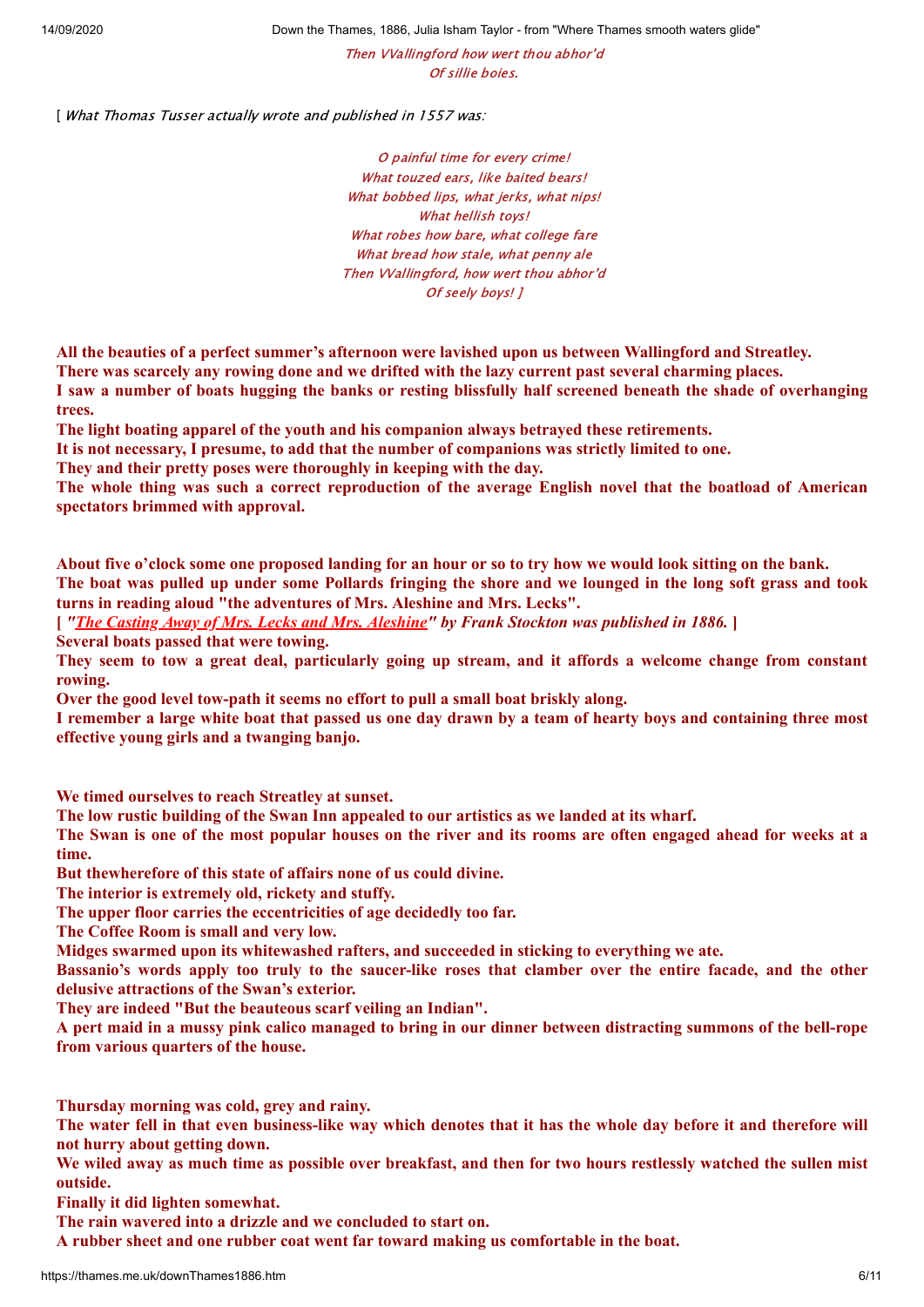The rain ceased half an hour later but the sky remained the same and the atmosphere seemed saturated with cold **perspiration.**

It was one of those cold moist days, dispiriting to look at but gratefully refreshing in the midst of summer heat. A little quiet melancholy can be appreciated after a long period of hilarity and the English, although they malign

**such days as nasty, manage to extract thorough enjoyment from them.**

**This was Perhaps our most characteristic morning on the river.**

**There were lots of people out.**

The darkness and absence of wind had suggested the delights of angling to both the masculine and feminine mind. **There were fishers in boats and fishers on banks, fishers in groups and solitary fishers.**

**Those out in the stream were all in punts.**

The partiality toward punting in this region is amazing and the punters pushing around with their long poles **vaguely recall Italian gondoliers.**

When any one really intends to fish seriously from a punt he or she takes a chair along and the effect of three or four people in a row sitting on kitchen chairs and each holding a fishing rod straight before him would impress the **most thoughtless observer.**

**The dark Mackintoshes and rubber hats impart a touch of absolute weirdness to these determined figures.**

**The feminine anglers wore suitable yet pleasing clothes.**

Their small caps and trim rubber cloaks were not ungraceful, and when their capes or long sleeves blew back one **generally saw a boating jacket of cheering vividness beneath.**

There was an entire absence of that bedraggled look which so woefully betrays the attempts of other nationalities **to amuse themselves in the rain.**

**The scenery was pretty the entire way.**

**The river had been broadening gradually since Abingdon and was now a considerable stream.**

**The banks were higher and beautifully wooded for long stretches.**

**Just above Pangborne we passed several large conntry seats.**

**The houses were all big and suggestive of free hospitality, but none laid any claims to magnificance.**

**On toward Maple Durham lock the views increased in beauty and variety.**

The clouds resumed work about two o'clock and it was agreed to stop for luncheon at the "Roebuck" whose red **brick gables rose above the trees upon the high wooded bank to our right.**

The railway ran at the foot of this bank for a short distance and the "Roebuck" almost overhung the track.

**Nevertheless it was a pleasant enough spot when one climbed up to it.**

The house was modern with clean airy rooms and in the Coffee Room was an extensive bay window commanding **the river for some distance.**

After luncheon it still rained methodically, and we were glad to make arrangements for spending the night where **we were.**

**We secured the last vacant rooms in the house.**

**Everything about the "Roebuck" was practical and progressive.**

**The businesslike female who showed us over the house was an excellent specimen of her class.**

**She ably combined the functions of bartender and hotel clerk.**

She would have been a man with us and I think it is distasteful to most Americans to find a woman in this position, **particularly in connection with the bar.**

When one thinks of it, it does not seem right that three fourths of the liquor drunk in England should be poured **out by women's hands.**

**They are a quick, intelligent lot, evidently the sole possessors of "gumption" in the Kingdom.**

**In the matter of compact dressing, the grooms are their only competitors.**

**Friday morning was not a very brilliant affair, but we were under way by ten.**

The 8 o'clock breakfast inspires as much terror in an English establishment as a six o'clock one at home.

**Nine is the hour patronized by the healthy minded.**

We used to order for half-past eight, appear ourselves a quarter of an hour later and expect to see some food by **nine.**

**Between lush green banks and placid meadows, occupied by rich toned cattle, we passed down to Caversham.**

**Then came Sonning with its pretty bridge and the White Hart and French Horn Inns.**

**Wooded chalk cliffs and several little islands varied the Views beyond.**

Beyond Worgravessic] beautiful parks, manors and courts lined the left hand shore, but the side of the river where **the tow path passes is obliged by the public right of way to be free and open.**

**Somewhere along here we met our first swans.**

They are very numerous upon the lower reaches of the Thames and their history accounts somewhat for the choice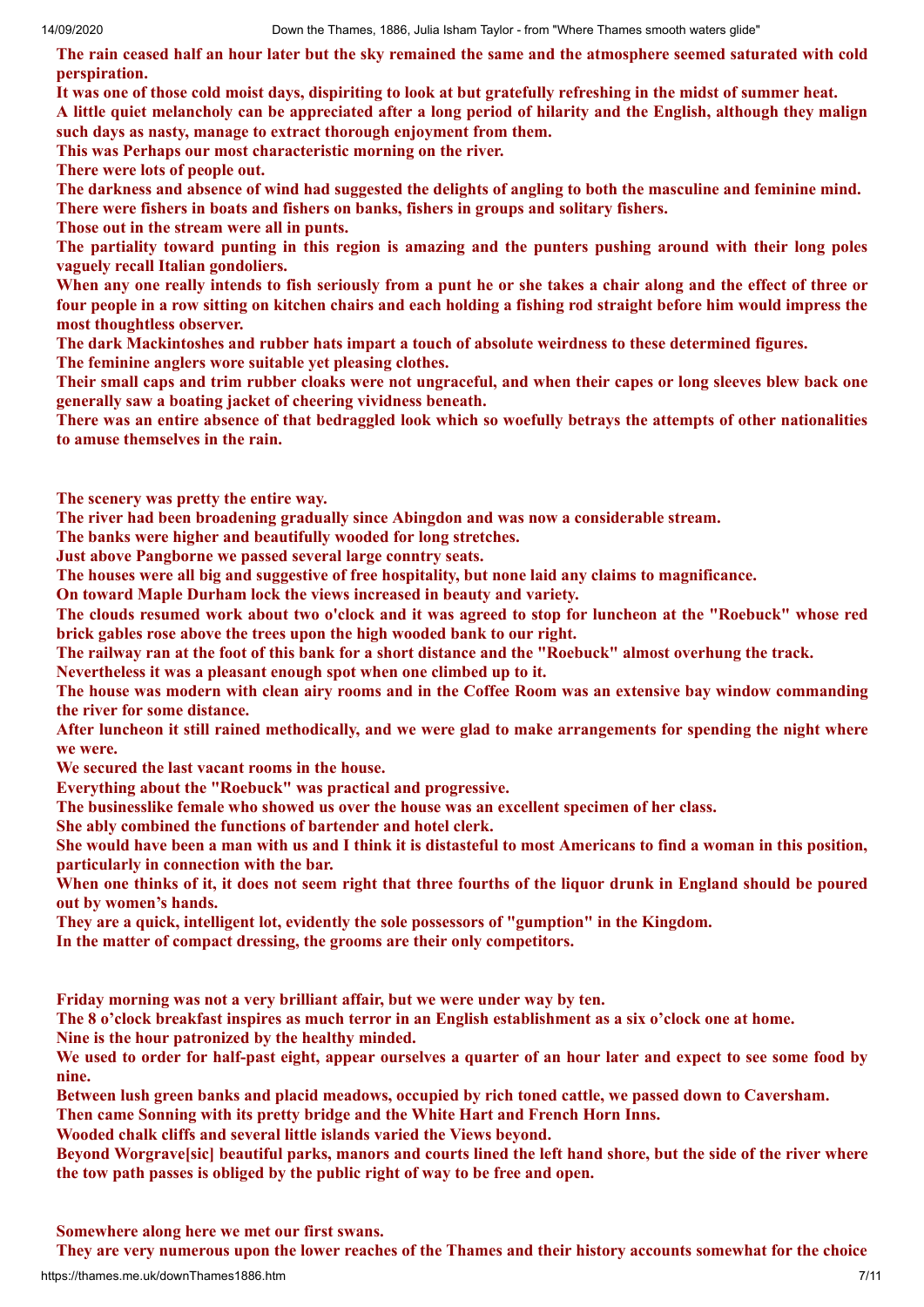**of this name by so many of the inns.**

**Long ago they were an exclusively royal bird.**

At the time of Edward IV no one was permitted to keep swans who did not possess a freehold of at least 5 marks **annual value - except the king's son.**

As a great honor this right to keep a "game of swans" was accorded to the Dyers and Vintners Companies.

The exact date of this gracious remission I cannot find but it has been cherished with pride to this democratic day. The Crown, the Dyers and the Vintners have each a distinguishing mark which is placed upon the upper **mandibles of their respective birds.**

The tavern sign of "the Swan with two necks" originated with the two nicks with Which the Vintners decorate **their property.**

**The process of marking, termed "swan upping", is made quite ceremonious.**

My authority says it occurs in July or August and is frequently watched from steam launches by the dignitaries of **the companies.**

**In other words they turn it into a good excuse for a first class picnic.**

The whole number of birds is limited to 610; 500 belonging to the Crown, 65 to the Dyers and 45 to the Vintners.

Nothing is more indicative of the fondness of the English for the river life than the popularity of the house boats. **"Arks" they are dubbed and the name is unusually descriptive.**

**The fashion was introduced by artists, wishing out-door studios for protracted work.**

**Parties spend from a week to a whole summer in them.**

If possessed by the restless spirit of travel, they hire a horse to tow them during the day, but the correct genius of **an Ark inclines more towards long periods of anchored repose.**

**Those we saw were mostly situated like Moses - "Among the bullrushes".**

**Some were gaily inviting.**

**Others suggested the ant rather than the butterfly.**

The butterfly species was large with pretty window curtains, bright awnings and plenty of flowering plants in **gaudy jars.**

**The roofs were flat, and parti-colored wicker chairs and small tables showed their use as piazzas.**

**It all looked agreeable enough for a certain length of time.**

It is a placid substitute for camping out, but I doubt if it will ever meet with American approval.

**It is too much like "fixing up" to stay on at Mt. Ararat after the waters had subsided.**

**Marsh Lock, just above Henley was being repaired and our boat had to be taken round.** 

**This appeared somewhat of a botheration and a disagreeable undertaking, but a miller had recognized his opportunity and was possessing himself as rapid as possible of the silver lining to the cloud.** 

**For two shillings our belongings were taken safely over.** 

**Henley Bridge was in sight and the three of us preferred walking on to the town where we lunched.**

**The famous stretch where the regattas are held is just below.**

It was warm and sunny as we rowed over the course, and the bow oar considerately gave us a few points on the **Henley regatta in '84.**

The house boats were drawn up all along one bank, he said, and behind them came the coaches, well barricaded in **the rear with their luncheon hampers.**

On the other side of the river were the small boats and the tow path bank was crowded with spectators, all in the **full glory of summer attire.**

**Our rower admitted it was the prettiest effct in crowds he had ever seen.**

The men in spotless flannels "showed up" wonderfully well, though closely rivalled in this respect by the very light **toilettes of the young girls.**

**In fact the EngliSh are most happy at present in their boating costumes.**

**Nowhere do they look so Well as on their rivers and lawns.**

Sir Roger de Coverley prefaces one of his benignant conversations by remarking that it is worth while to consider the force of dress, and with his authority I am emboldened to bring the subject even before an intellectual Club.

The gloriously striped blazers and the bright hued gowns of British youth are peculiarly pleasing against their low**keyed backgrounds.**

Perhaps in the glare of our sunlight, the same thing would be offensively loud or showy, but the English girl can **carry her colors without a trace of vulgarity.**

Many of these glimpses on the Thames made me think that we are scarcely just to our day when we affirm that modern existence is but a thin-blooded, dull-toned grimy affair and that we must turn way back to the middle ages **and the Renaissance to find exuberant animal vitality and scenes that have the color pulse.**

Cycles hence, perchance, as people peer through the glasses of a museum case upon the faded tatters of a blazer or the worthy remains of a tam, they will exclaim "What an instinct for color those 19th century people!"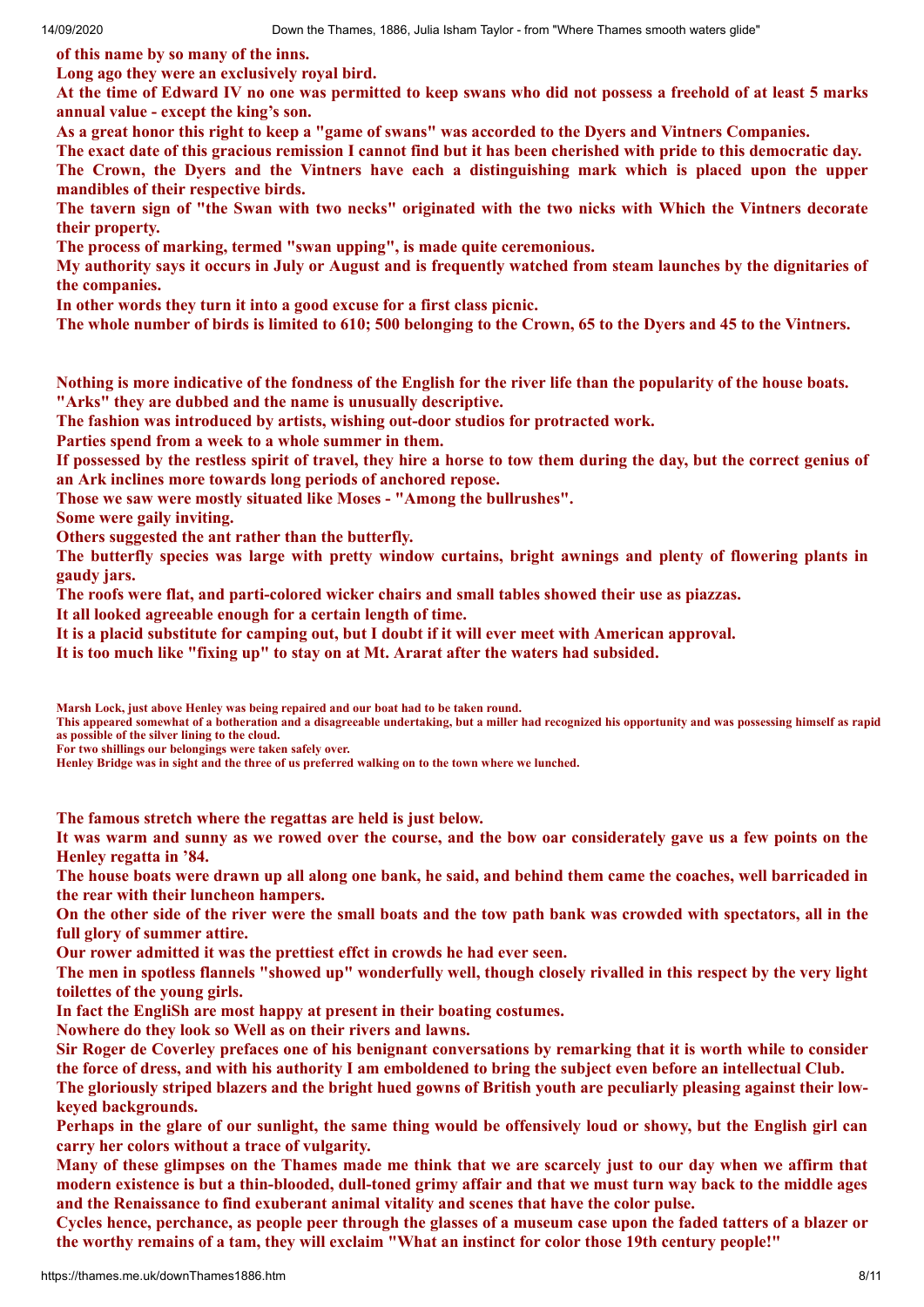Future Alma Tademas may win eternal fame by depicting historically correct tennis, and stained glass saints will **undoubtedly wear our pretty boating suits, with archaeological straw sailors, adapted to halos.** Yes, let us own that our days are bright ones, let us try to make our apparel becomingly festive.

The Princess of Wales by her good taste and quiet elegance has been of more practical benefit to England than any **other woman of the century.**

The Queen is good but dowdy, her German predecessors have not been good but have surpassed her in dowdiness. **Under them the English woman's appearance was notoriously gawky.**

I have a suspicion that those charmingly voluminous dresses of mistily clinging white in which Sir Joshua clothes **his bright-eyed women, were in reality wretchedly unmanageable and mussy gowns.**

I am confirmed in this View by an examination of contemporary French robes where things are combined and **held together in a much more shipshape manner.**

But the Princess of Wales has unerringly dictated to her adopted countrywomen the methods by Which they can appear to the greatest advantage, and their sheeplike following of her lead has achieved for them a unique style, an **independent national fashion.**

**No one can question the resulting benefits to trade.**

**The uniformity of the dressing is very marked.**

**formity of the dressing is very marked.**

Every one seems to fit into the same general outlines and even the types of faces are few and well marked. **ll marked.**

**Coton Woodville in the illustrated papers reproduces the average girl altogether truthfully and Caldecolt's sketches have hosts of originals.**

The weather tried to retract its impoliteness of the day before and from Henley to Marlow its conduct was **irreproachable.**

**The ever widening river was roughened by the wind into tiny waves that caught the sunlight bewitchingly.**

The gauzy white atmosphere of English midsummer tempered the cloudless sky and shaded all distant greens into **pale blue.**

Patches of sloping lawn lay basking in the sunshine as though happy to escape the dark unmottled shadows **stretching out from beneath the dense foliage.**

The trees were all sturdy and heavily framed, with leaves presented to the sun's rays like the scales of ancient **armour.**

**All along here the river ran through what Curtis calls our Spanish estates.**

**Do we own any property more familiar to us than these fair English homes?**

Ever since we were old enough to read, we have dined and danced in their halls and made love in their gardens.

**Late in the afternoon we passed Medmenham Abbey.**

That béte noir of self-restrained respectability in the 18th century is now a strikingly neat reformed appearing **ruin and is probably trying to atone for the wildly defiant orgies of its past.**

Close by was a pretty little river hotel and a party were having afternoon tea upon the trim lawn.

**As we neared Marlow the pleasure boats grew very numerous.**

**Every one seemed to prefer the sunset combined with a little rowing.**

We stopped at Bisham church which, with its manor house, anciently an Abbey, makes one of the most interesting **estates on the river.**

The history of the house goes back to King Stephen's time and is complete in ghostly legends, visits from Oueen **Elizabeth and endless minor attractions.**

**Our rooms for the night were in a cottage annex of the "Complete Angler" close by Marlow Bridge.**

The Angler proved more complete in guests than in other respects and we could hardly get waited on.

**The impudence of these small inns in their charges for service is amazing.**

**They represent absolutely nothing.**

**In a private house the service is a miracle of soothing respectful constancy.**

**A good English servant has not his equal.**

An Eastern slave may be as devoted to your interest, but his servile attentions will never give you that sense of **moral greatness which the complete devotion of one British subject confers.**

**The following morning a violent thunder shower delayed our start.**

with this exception I can echo Burrough's clever criticism of British skies - "There is one thing they do not have in England that we can boast of at home, and that is a good masculine type of Weather: it is not even feminine: it is **childish and puerile."**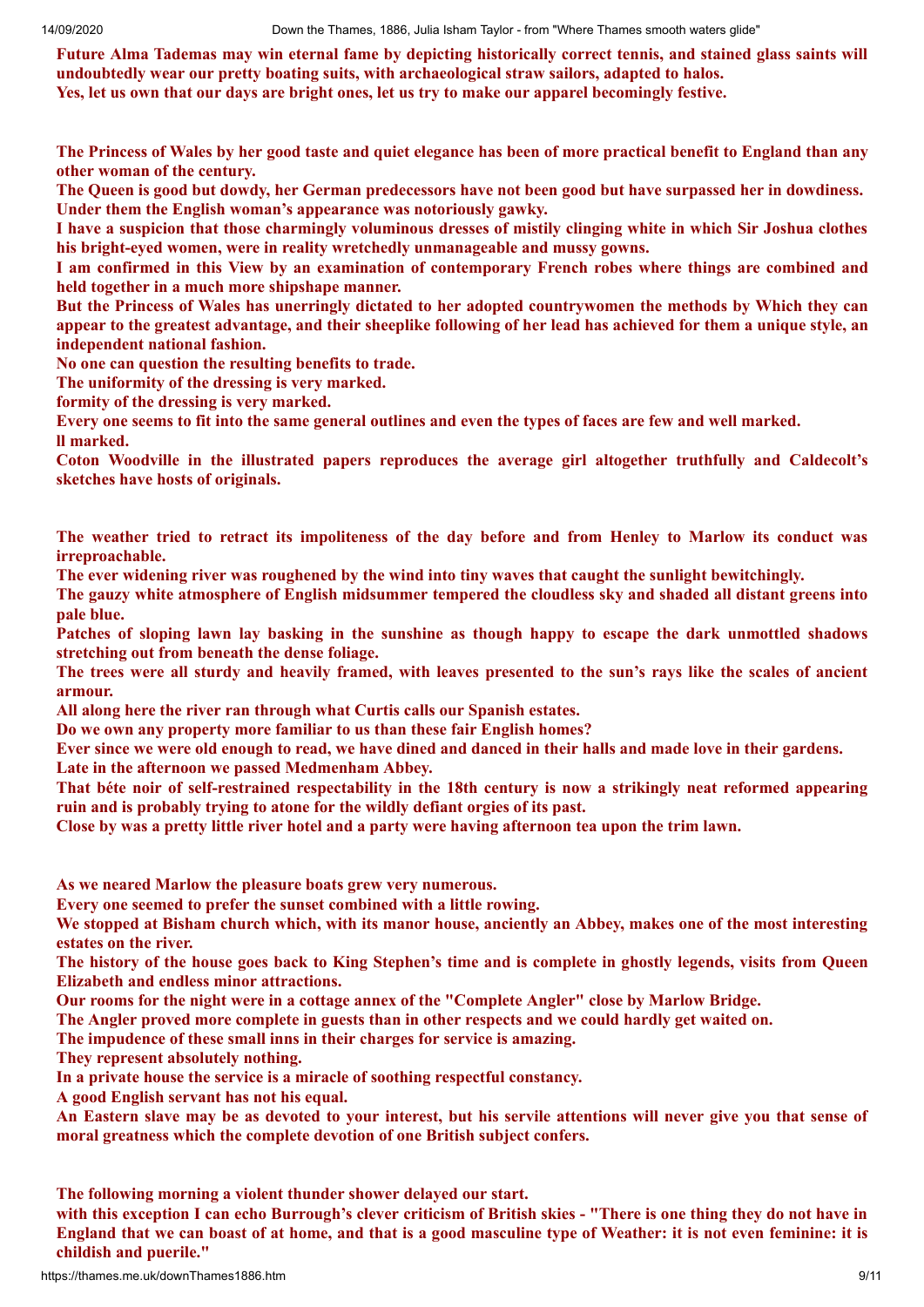**I saw nothing but petulant little showers and prolonged juvenile sulks.**

The clouds have no reserve, no dignity and if there is a drop of water in them, - and there generally are several **drops - out it comes.**

**There is no cloud scenery as with us, no mass and solidity, no height nor depth.**

**The clouds seem vague and vapory, immature, indefinite inconsequential youth!**

After the short storm the sun came out with amiable determination and, by the time Cookham Lock was reached, **had pretty well cleared its heavenly path.**

**Of all the Locks, Cookham is considered to have the loveliest situation.**

It lies under the woods of Hadsor and Cliveden, and passing through it one enters an ideal vista between Formosa **Island and the remarkably beautiful banks of Cliveden Park.**

**This latter is the seat of the Duke of Westminster.**

**The scenery along this stretch has the peculiar refined elegance of the most delicate engravings.**

**The swans that float upon the stream emphasize the air of ancestral sentiment and aristocratic pleasuring.**

One has the feeling that the whole thing is an illustration and that there must be slightly old-fashioned rhetoric in **excellent print on the opposite page.**

**It has a great reputation at the present day as a watery lovers' lane.**

**I had an unaccountable satisfaction in seeing Maiden Head [***sic***].**

**I think it was its quaint name which had lodged itself in my fancy.**

In looking up a derivation, I found that the latest authorities think it comes from Maiden "Hythe" the new Wharf, but there is a delightfully credulous tradition of St. Ursula's virgins - probably brought there as a relic.

A mile further on we sighted the pretty Village of Bray with the church for whose sake the appreciative Vicar so **persistently dodged the spoils system of the 17th century.**

**Then came our first View of Windsor.**

The river winds so much that one had ever changing glimpses of the Castle, each a trifle more distinct than the **preceding.**

**In the thick blue haziness it appeared to grow as slowly and imperceptibly as an imagined thing.**

It was too vast, too bewildering and incomprehensible for a reality and it rose against the sky more like a vision of **a battlemented Paradise.**

Our boat brought up at one of Salters branches on the bank opposite Windsor town and just by the bridge.

**We could not own to ourselves that we left it this time for good.**

We all talked about Monday and the probability that some of us at least would make the time for one more day on **the river.**

Crossing the bridge we walked up the hills and signified our desire to spend Sunday at the Castle Hotel.

**For air and view we mounted three flights of stairs and my window overlooked the market place.**

This was brightened while davlight lasted by the Autumn fruits, flowers and vegetables amid a jumble of baskets, **tables and old women.**

In the evening it was filled by an uncanny crowd half Visible beneath flaring torches collected about a peddling **auctioneer.**

**His indistinguishable and darkly fantastic surroundings made rather a demoniac whole.**

It was a suggestion, luckily much more metaphorical than real, of those horrible dregs of senseless stolid brutality **lying at the very bottom of this social system.**

**What a contrast to the Cathedral service in St. George's chapel on Sunday morning!**

Here in the individual stalls, with arms, devotion comfortably seated listened amidst red velvet cushions and gilded **prayer-books to an incomparable harmony of words, music and thought.**

**Monday, the force of circumstances necessitated the return of the whole party to London.** 

**The flannels and the sailors were called in and a properly subdued company took the train for Paddington.**

**Americans are going more and more into English Society.**

There is much discussion in this country with regard to what kind of people one should associate with in England. Let me advise the Ursulites to place Father Thames on their visiting list and trust to his guidance through some of **the fairest portions of "our old home".**

**And now I would like to tie a moral tail on to this lightest of paper kites.**

You will probably recognize the stuff of which it is made, as I am greatly addicted to its use, and have doubtless **wrapped up some of my previous presentations in its tissue.**